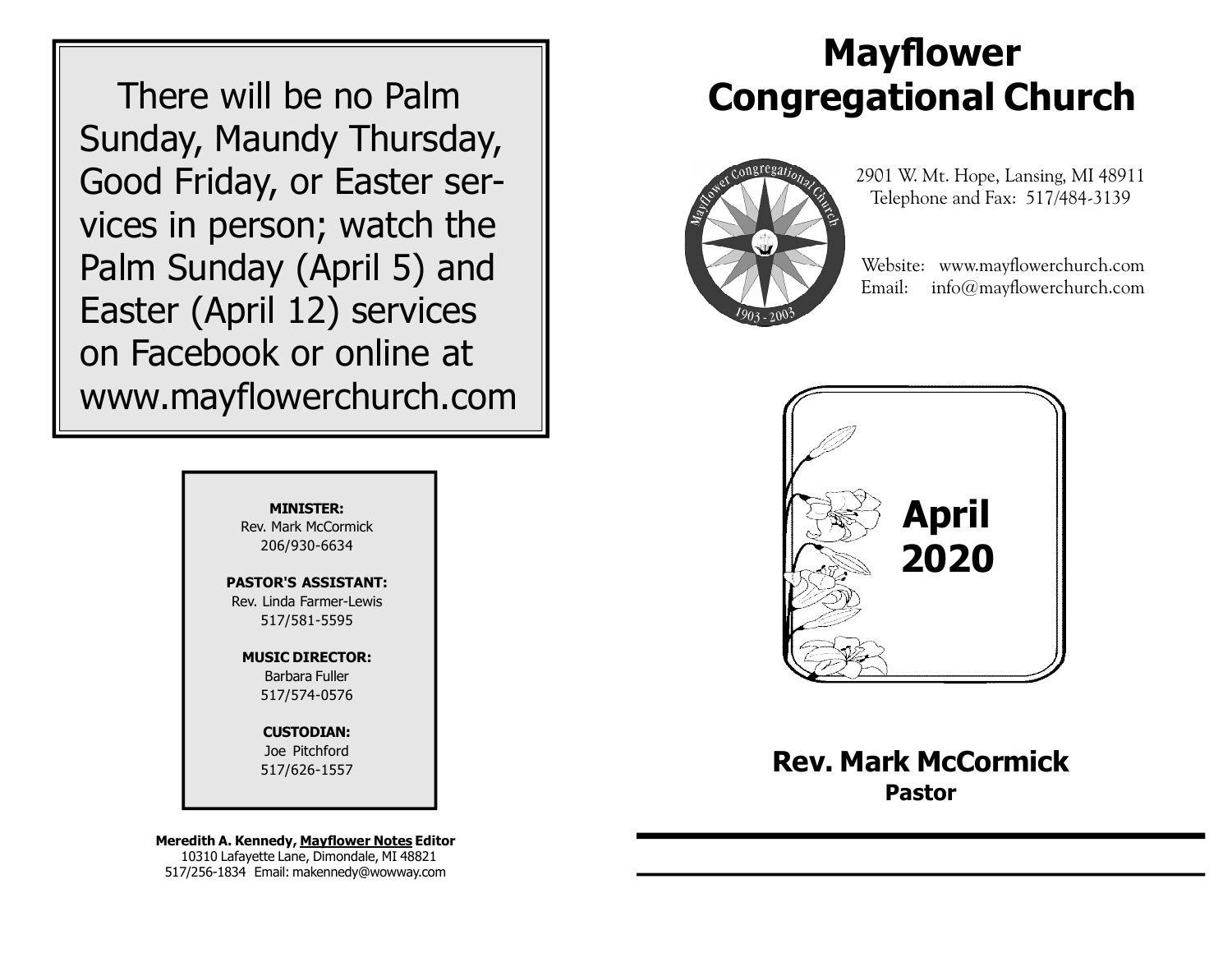# It's happening in April \*\*\*

- 4/15 Deadline for May Mayflower Notes
- 4/18 Second Saturday Supper 5:00 p.m.
- 4/19 Prudential Council Noon
- 4/20-23 Thrift Sale set-up 10:00 to Noon
- 4/24 Thrift Sale (9:00 6:00 p.m.)
- 4/25 Thrift Sale (9:00 3:00 p.m.)
- 4/27 Thrift Sale clean-up 10:00 to Noon

### WEEKLY EVENTS: \*\*\*

Adult Ed. - 1st, 2nd, 4th Sun. - Noon Women's Bible Study - Wed. - 10:00 a.m. Bell Choir Rehearsals - Thurs. - 4:00 p.m. Vocal Choir Rehearsals - Thurs. - 5:30 p.m. Exercise Class - Tues., Wed., Fri. - 4:00 p.m.

\*\*\* Due to the coronavirus outbreak and orders to stay at home, all dates are subject to change. Please follow emails and/or phone calls for timely information.

Sunday services will continue to be broadcast on Facebook and online at www.mayflowerchurch.com.

### Stay safe and stay healthy!

### Thrift Sale

Though it's not looking very likely at this moment, currently our thrift sale to benefit the church treasury is planned for April 24 (9 to 6) and April 25 (9 to 3, with bag time all day). Please check around your house to



find good, saleable items that you don't need or want. Please have items clean and in working order or they don't sell well. We don't like to throw things away! If it's truly trash, just toss it out yourself. Kitchen items, jewelry, linens, books, clothes, and children's items are good sellers, but you never know what will sell. Remember, too, to invite friends, family, co-workers, etc., to donate items. We'd love to have them! Finally, be sure to come to shop yourself. You'll find some treasures!

Please hold your stuff and bring it after the Second Saturday Supper on April 18 (watch for a new date if we have to reschedule). We will also need a lot of help (both men and women!) to set up, run the sale, and clean up after the sale, so please mark your calendars now for that week. Set up will be 10 to Noon (or so) on Monday-Thursday (April 20-23). Clean-up will be Monday, April 27, from 10 to Noon-ish. See Lorraine or Sue to volunteer to help.

Regular-size paper grocery bags are always needed for the bag sale time. We can also use reusable fabric grocery bags to help people collect their purchases easily. Bring them in at any time. Thanks!

### BIRTHDAYS

- 4/2 Jan Holcomb
- 4/14 Jeanne Hudson
- 4/18 Bob Gress
- 4/20 Eugene Potts
- 4/22 Meredith Kennedy
- 4/28 Rilla McHarris

**HEAD USHER** Candy Bywater

OUTREACH FOCUS Christian Services

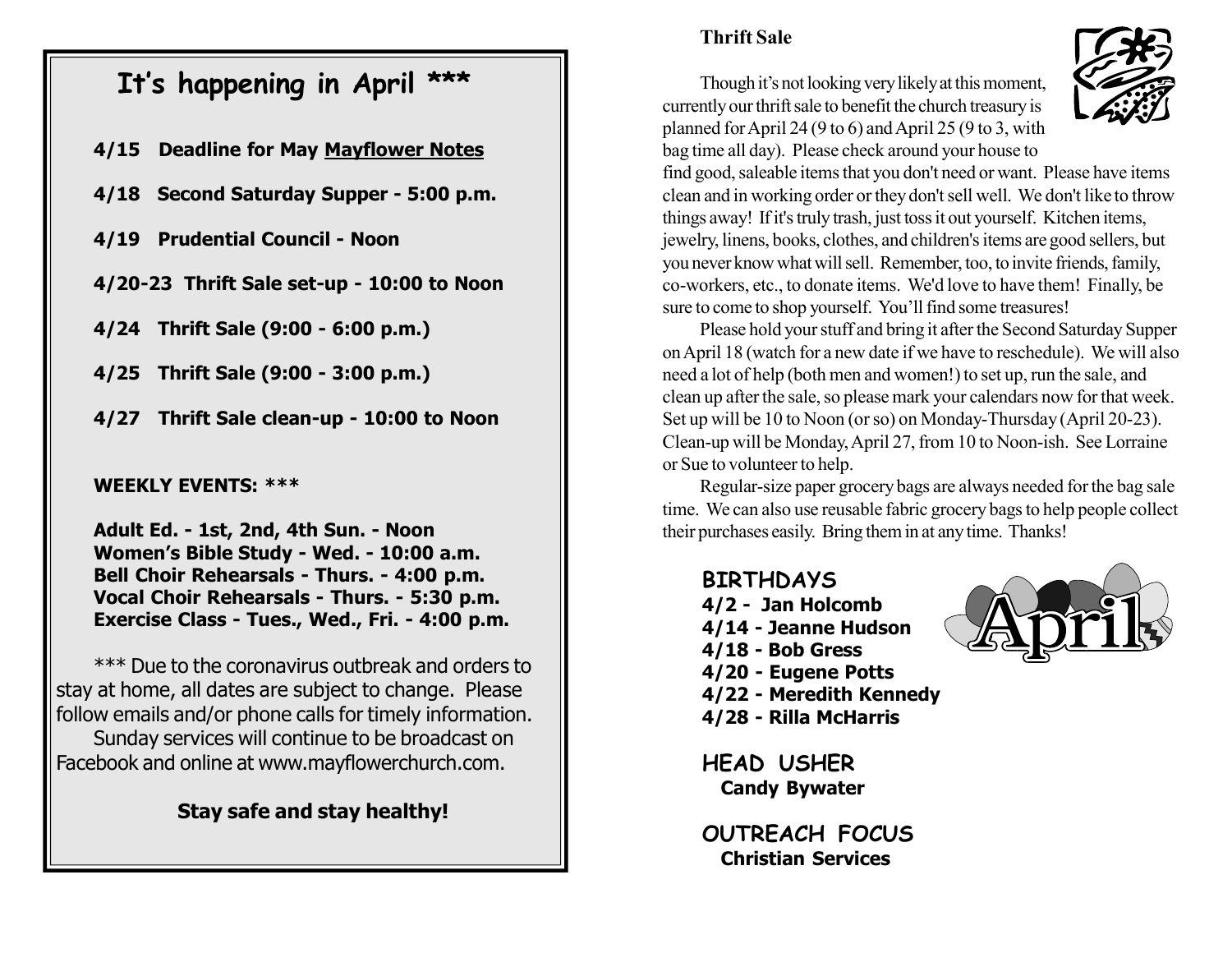### Mayflower Financial News

Due to the coronavirus, the Second Saturday Supper and all church services and activities were cancelled in March. It's not looking too good at this moment, but hopefully, we will be back in business with the Supper on April 18 (remember, it's the third Saturday because of Easter). Plan to come, eat, and work if you can!

The following is a summary of our finances as of February 29:

| Income:                    | \$7,599.63    |
|----------------------------|---------------|
| Expenses:                  | 11,690.75     |
|                            | $$-4,091.12$  |
| <b>YTD</b> for Two Months: |               |
| Income:                    | \$17,836.57   |
| Expenses:                  | 19,084.95     |
|                            | $$ -1,248.38$ |
| <b>Fund Balances:</b>      |               |
| Checking:                  | \$4,253.02    |
| Savings:                   | 74,560.27     |
| Heat Fund Savings:         | 20,854.59     |
| Savings CD:                | 22,547.34     |
|                            | \$122,215.22  |

Detailed information is available in the financial reports in the brochure rack in the office lobby. See either of us if you have questions.



—Linda Wheeler, Treasurer, and Lorraine Finison, Financial Secretary

# Pastor Mark's Musings

In more primitive societies, some of which we read about in the Bible, the current outbreak of the coronavirus would likely be seen as a plague, where God was inflicting punishment upon the people for disobedience. Fortunately, through science and technology, we have a better understanding of how diseases break out, their source, and how they are transmitted. We also have learned much about minimizing risks and how they can be mitigated and controlled. But as we have seen in recent weeks, with our best efforts, our advanced societies and governmental entities have had much difficulty in containing the fast-spreading illness which, sadly, has claimed far too many lives. In an outbreak of this type, there is a tendency toward hysteria, which does not help in the efforts to minimize the effects of such outbreaks. Our Christian faith can help with perspective, patience, and hope.

The Apostle Paul, in Romans 8:22, reminds us that all of creation itself has been groaning in labor pains. As people of faith, we are not insulated nor exempt from the groaning of this world, be it drought, pestilence, or plague. Paul goes on in the following verses to say that while we enjoy the first fruits of our faith, that is the Spirit, we still groan inwardly while we wait. Our faith demands patience. Not just for this virus and its effects to pass, but that as the groaning of the world continues in many forms, we "wait for adoption, the redemption of our bodies." This "waiting" is a good reminder of our need for patience, not waiting for our lives to end, but to live with hope. Once again, in verse 25 of that passage, in another reminder of our faith, Paul tells us that "if we hope for what we do not see, we wait for it with patience." During the Lenten journey upon which we have embarked, we cannot see the endgame of this deadly outbreak. But in a great declaration, Paul gives us a hope we share as those who have faith. For "we know that all things work together for good for those who love God, who are called according to his purpose." What has been happening before our eyes, the coronavirus outbreak, is not good. All things are not good. But from bad things can come good. When some things are temporality removed from us, like the joy of gathering, our affectionate gestures toward those we love, and the freedom to go where we want, we can better learn in these difficult times to treasure our God-given joys of life.

To God Be the Glory!

Pastor Mark